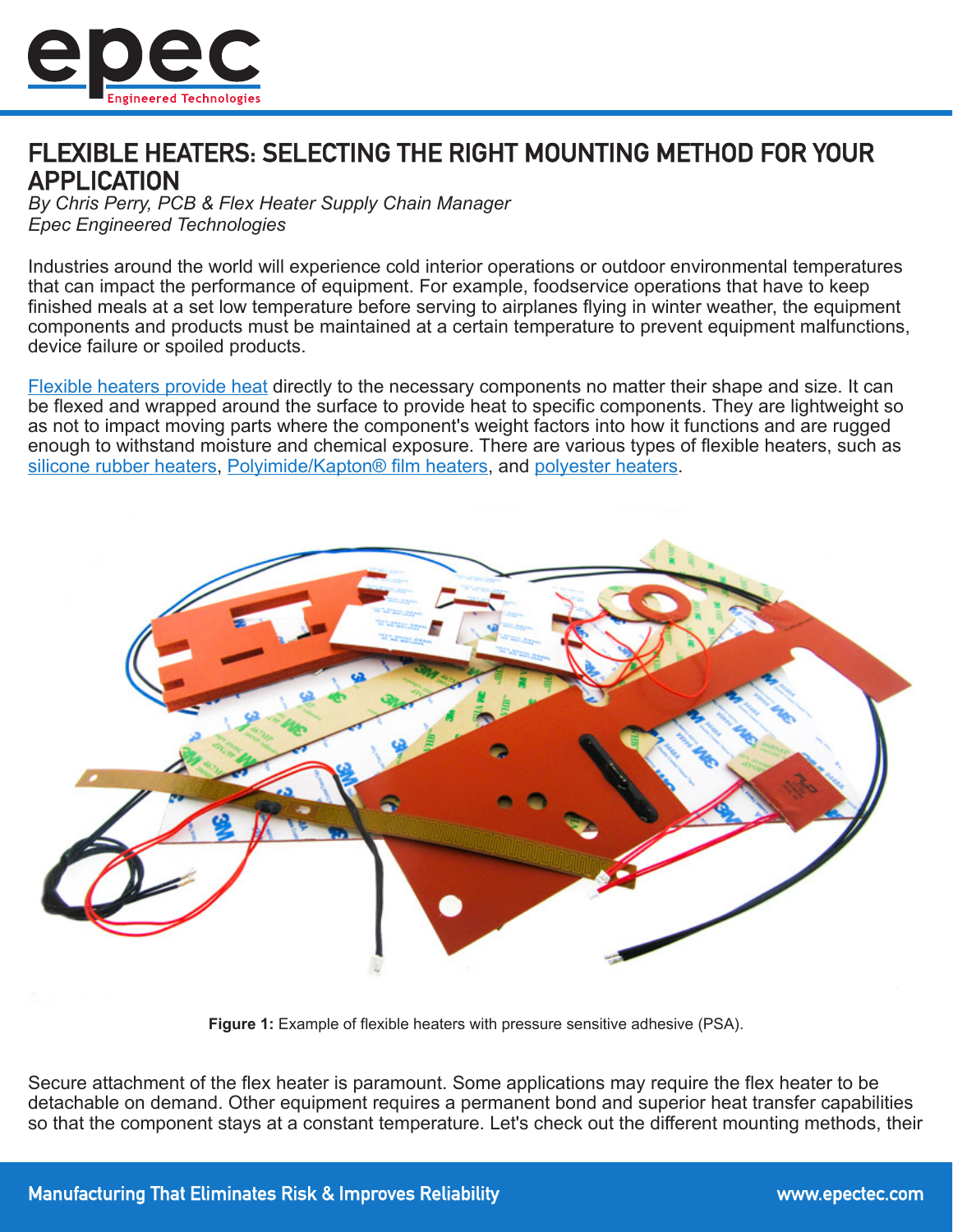

benefits, and the types of applications where a specific mounting will be used.

## **Types of Flex Heater Mountings**

There are four main types of [mounting methods that manufacturers use for their flexible heaters:](https://www.epectec.com/flexible-heaters/mounting-methods.html) pressure sensitive adhesive (PSA), factory vulcanized mounting, silicone RTV bonding and removable mounting attachments. Some mounting methods are dependent on the level of heat generated, while others must provide heat transfer capabilities.

### **1. Pressure Sensitive Adhesive (PSA)**

Pressure sensitive adhesive involves having a flex heater with an adhesive surface that is pre-attached. The protective backing is peeled away as the flexible heater is then placed onto the component. It may have a single side of adhesive or a double-sided coating.

Applications for PSA Mounting Methods: PSA mountings for flex heaters are more suitable for clean surfaces that are smooth or for slightly curved surfaces. It is the most economical and fast mounting method available. If used with a silicone rubber heater, a rubber roller should be used to prevent trapping air bubbles underneath that could cause the flex heater to experience hot spots or undergo premature failure. High temperature PSAs should be requested for applications that give off significant heat levels that exceed 300- 400°F (150°C) for Polyimide/Kapton® heaters or 400-500°F (205°C) for silicone rubber heaters.

#### **2. Factory Vulcanized Mountings**

Factory vulcanized mountings involve taking the flexible heater and mounting it to the component using a vacuum oven. The flexible heater becomes adhered to the component as it is a suitable method for metal surfaces such as stainless steel, anodized aluminum, or black anodized aluminum. This mounting method provides a permanent bond due to the flex heater, such as silicone rubber type, filling into microstructure of the metal material. Most often the component mounting will be performed in-house before the finished product is sent to the company for further component installation into equipment.

Applications for Factory Vulcanized Methods: Factory vulcanized methods are appropriate when you want the best heat transfer capabilities as the flexible heater itself is fastened to the component without anything obstructing the contact point. The bond is also strong because it is permanent. This method can be used for an application where the heat will reach a maximum of 500°F (260°C) when using a silicone rubber flex heater or for a Polyimide/Kapton® flex heater that reaches a maximum temperature of 300°F (150°C).

#### **3. Silicone Room Temperature Vulcanizing (RTV)**

Silicone RTV involves adhering the flexible heater to the surface of the component by using a silicone adhesive that is both room temperature and ambient humidity cured. It consists of a one-part adhesive (or a two-part adhesive consisting of a resin and a catalyst that is mixed together) and is applied to the silicone rubber heater. Then the heater is positioned onto the part as a small roller runs across the heater to remove air pockets while securely adhering the heater.

Applications for Silicone RTV: Silicone RTV is suitable for components that are in field applications where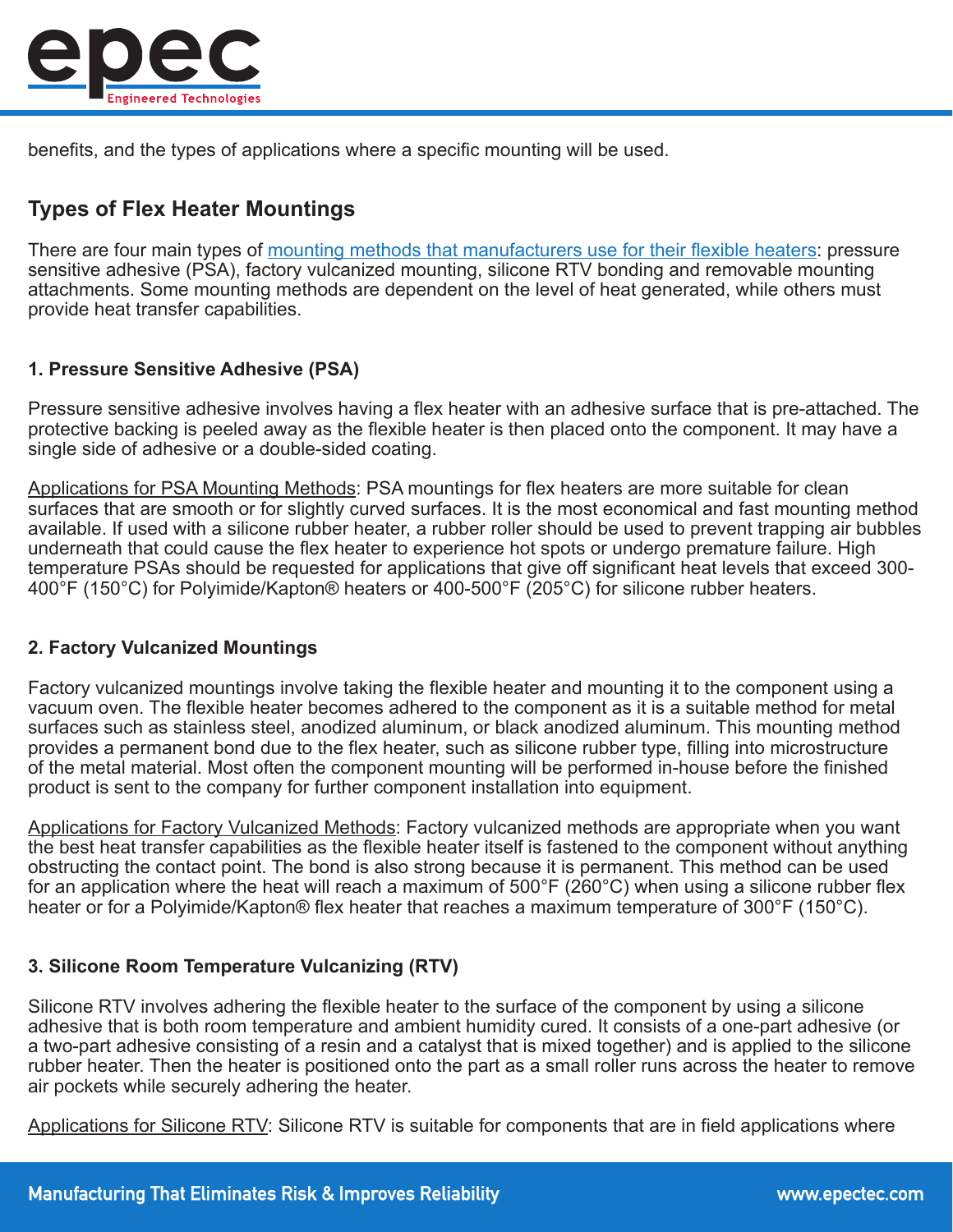

high temperatures will be produced during operations. It can be used for heaters that will provide up to 5 W/ in2 and temperatures of 500°F (260°C). This mounting type offers superior flexibility as it is also resistant to harsh weather, mildew, mold and humidity. When using the silicone RTV that is a two-part adhesive system, this mounting type is suitable for large flex heater applications.

#### **4. Removable Heater Mounting Attachments**

Removable mounting attachments allow for the flexible heater to be taken off easily when a permanent attachment is not viable or desired. These mountings may consist of:

- Velcro Fasteners
- Snap Grommets
- Nylon Straps
- Silicone Straps

Applications for Mounting Attachments: Mounting attachments are normally preferred for flexible heaters that will be attached to components that may have sharp cutouts or rough edges. These attachments prevent the heater from chafing against the component's surface, so the heater doesn't become damaged or slips off. These attachments are perfect for applications where the flexible heater can be attached quickly as mounting attachments are easy to use. One thing to keep in mind is that some mounting attachments with straps may become elongated after repeated use. In addition, foreign dirt and debris such as hair, clothing fibers or dust can become attached to Velcro fasteners.

## **Benefits of Using the Right Mounting Method**

Using the mounting method that best suits the application can prevent a failure in working components and operations. A company must also take into account the working environment where the flexible heater will be used. Sudden temperature changes, rain, snow and extreme sun can all impact how the flexible heater will be attached and whether the mounting method will give the suitable lasting bond. Look over the following scenarios and the mounting types that would be best suited for the application.

#### **Heat Transfer Capabilities**

There may be applications where a company requires the maximum amount of heat to be transferred from the flexible heater to the component. In these instances, you want the flex heater to have as much contact as possible with the surface area. The mounting method that is selected should offer unlimited heat transfer capabilities based on the desired temperature that is required.

For this application, factory vulcanized mountings are superior attachments that have the best maximum heat temperatures of up to 500°F. They also do not rely on any bonding adhesives or mounting attachments to be put into place. Another method that offers good heat transfer capabilities is a PSA mounting.

#### **High Temperature Capacity in Outdoor Applications**

Outdoor applications will experience an abundance of moisture that can cause mold or mildew. A company may also desire a mounting method that is not negatively impacted by the ultraviolet sunlight and that can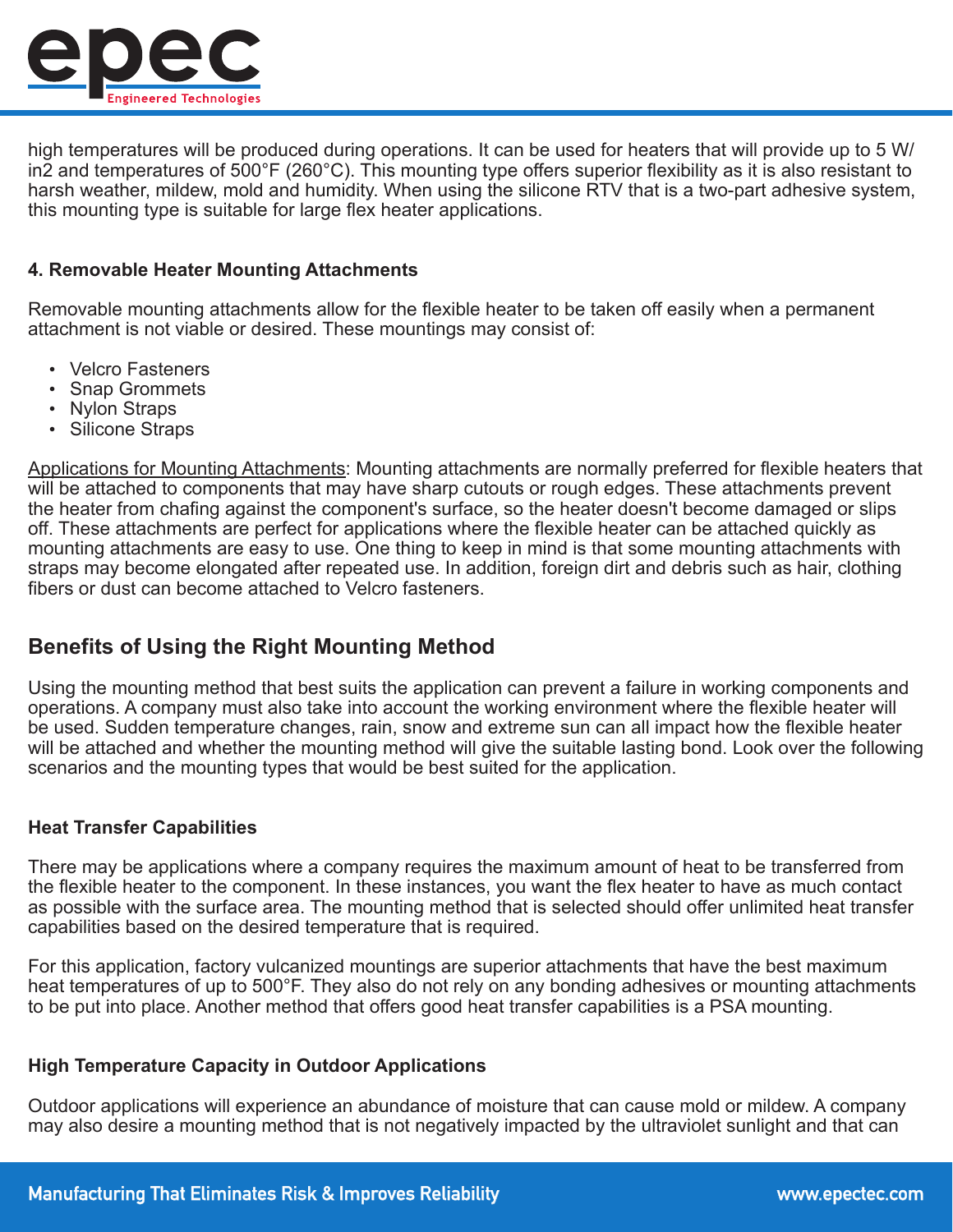

withstand temperature fluctuations or humidity. In addition, the mounting needs to offer more thermal stability during high temperatures as well as flexibility.

A silicone RTV is the perfect solution for outdoor applications with fluctuating temperatures and high generated heat. This mounting method is also suitable when the component will be stored for long periods of time. The room temperature bonding adhesive has a lifespan of up to 40 years.

#### **Rough and Sharp Surface Edges**

Certain flexible heaters will need to be attached to edges that are irregular in shape and have sharp edges. When looking at mountings, a company needs to consider a mounting where it will not adversely affect the flexible heater when attached to the rough surface. They must also consider the amount of space available for the mounting to be successfully attached.

Mounting attachments such as Velcro fasteners, grommets and straps can help a company attach the heater at the right location even for sharp edges. The heater will not chaff against the rough surface that could damage the heaters components. In addition, certain attachments, such as nylon straps, can withstand pushback pressure of up to 35 pounds.

#### **Uniform Surfaces and Lightweight Applications**

There will be applications where the weight of the flexible heater can impact how a component works in operations. Even the slightest added weight from a separate mounting attachment could significantly hamper the part. In these instances, PSA mountings offer ease of use where a lightweight and flexible attachment is desired. The adhesive it placed on the heater with a uniform thinness, unlike a silicone RTV where the curing bond adhesive is applied using a brush as it may have thick and thin spots of adhesive.

The one thing to keep in mind is that PSA mountings must be applied to smooth and clean surfaces. If the environment generates a lot of dirt, oil, grease or grime that cannot be removed, then the adhesive may not attach fully.

#### **Permanent or Detachable Mountings**

One of the last things that a manufacturer wants to do is attach a flexible heater with a permanent mounting to a component when a detachable mounting is more suitable. Knowing which are permanent and which are detachable will allow a company to select the right mounting for the appropriate length of time.

**Permanent Attachments:** Factory Vulcanized mountings, PSA mountings, and Silicone RTV mountings

**Detachable Mountings:** Velcro Fasteners, Silicone Straps, Nylon Straps and Snap Grommets

## **Industry Preferences for Flexible Heater Mountings**

Industries in the aerospace, medical device production and foodservice market segments will use flexible heaters on products and equipment of varying shapes, sizes and operations. The type of mounting method